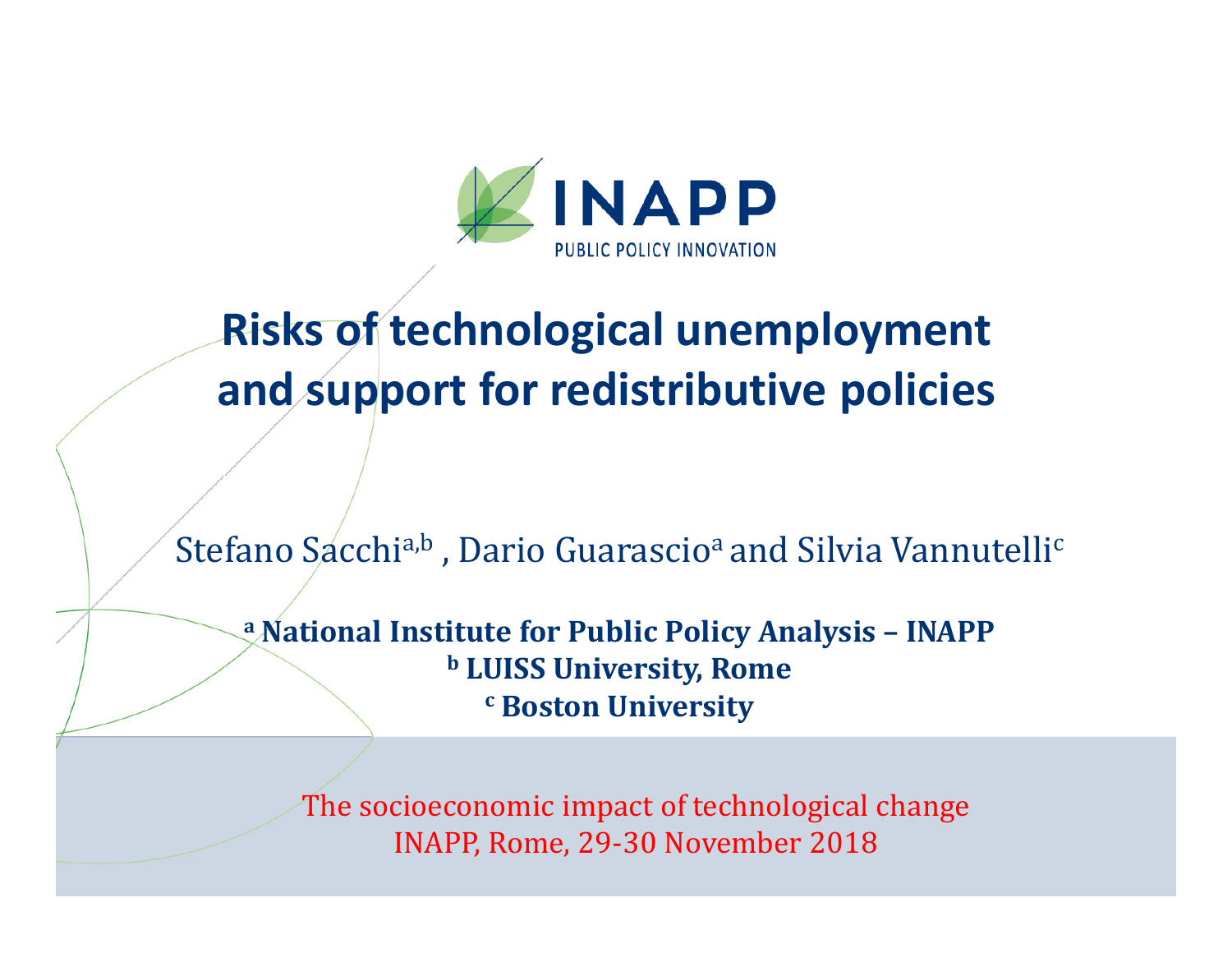## *Outline*



- **Context, literature and contribution**
- **Key research questions**
- **Data and descriptive evidence**
- $\bullet$ **Econometric strategy and results**
- **Conclusions**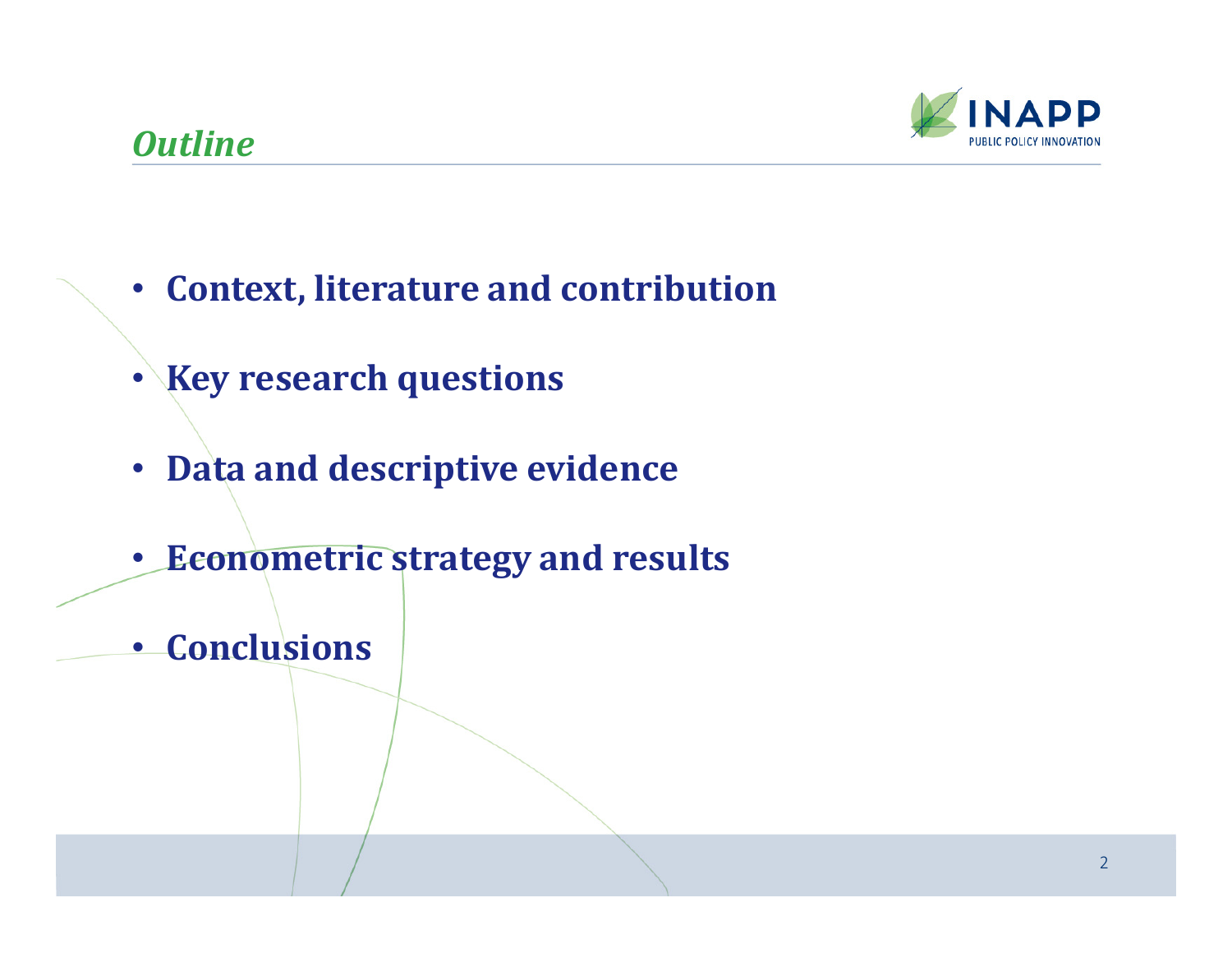

- $\bullet$  **All across the world economy, workers are increasingly exposed to sources of uncertainty affecting (and potentially reshaping) their behaviour and preferences**
- $\bullet$  **Among these sources a privileged place is held by labordisruptive technological change that is recognized as a key driver of polarization and inequality in terms of employment and income**
	- **Tech-related uncertainty may**

•

- •**induce precautionary behavior (consumption and savings )**
- •**affect workers' preferences for redistributive policies**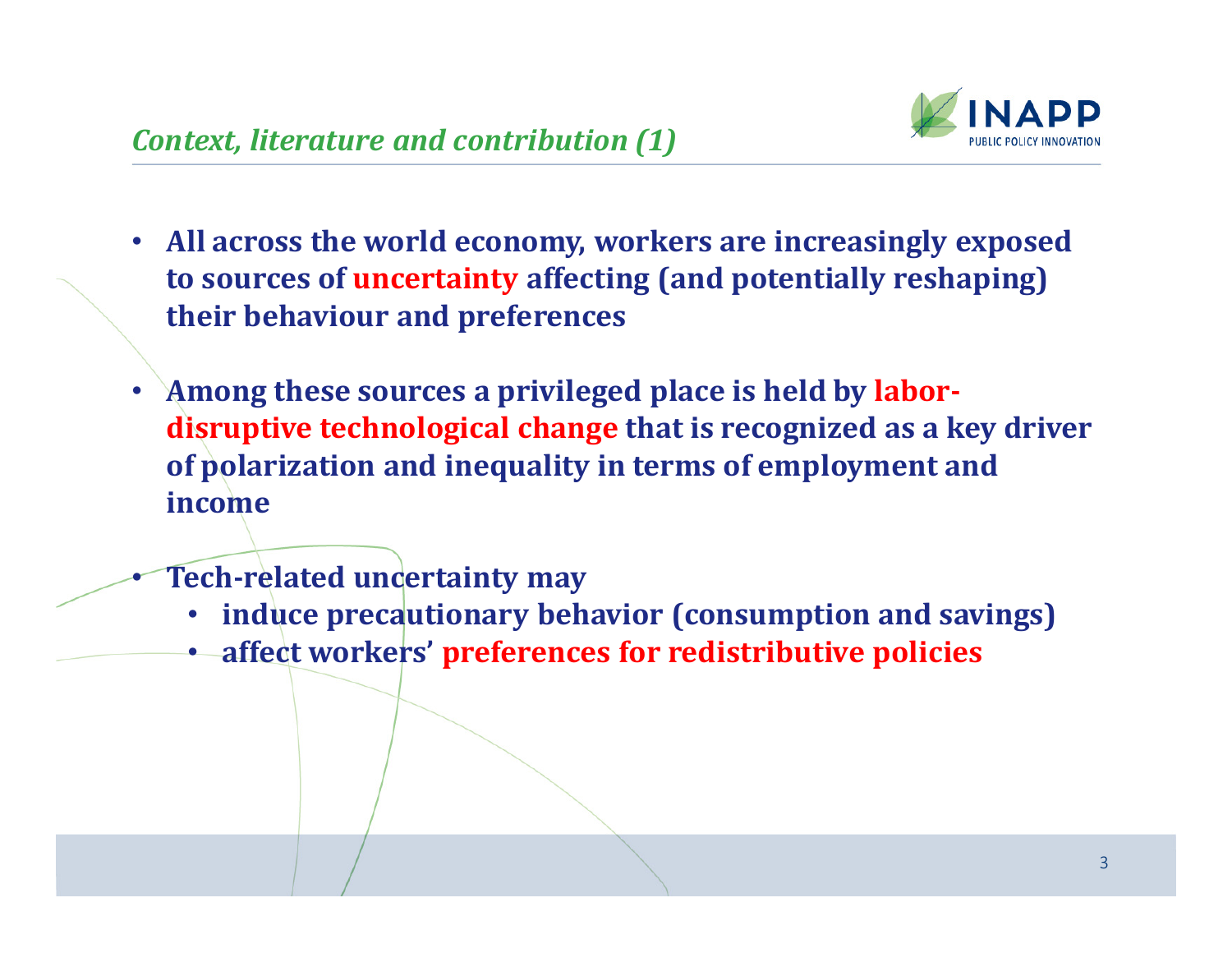

- $\bullet$  **Fear of massive tech-unemployment and economic studies aimed at quantifying such risks (***Frey and Osborne, 2017; OECD, 2017; Acemoglu and Restrepo, 2017; Autor, 2015***)**
- $\bullet$  **These fears may be among the causes of the rapidly changing political sentiment and attitudes in many advanced countries**
- **Nevertheless, no specific attention (with the exception of <b>TI Thewissen and Rueda, 2017) in the comparative political economy literature so far devoted to identify the role of exposure to tech-unemployment risks in accounting for political preferences and behavior**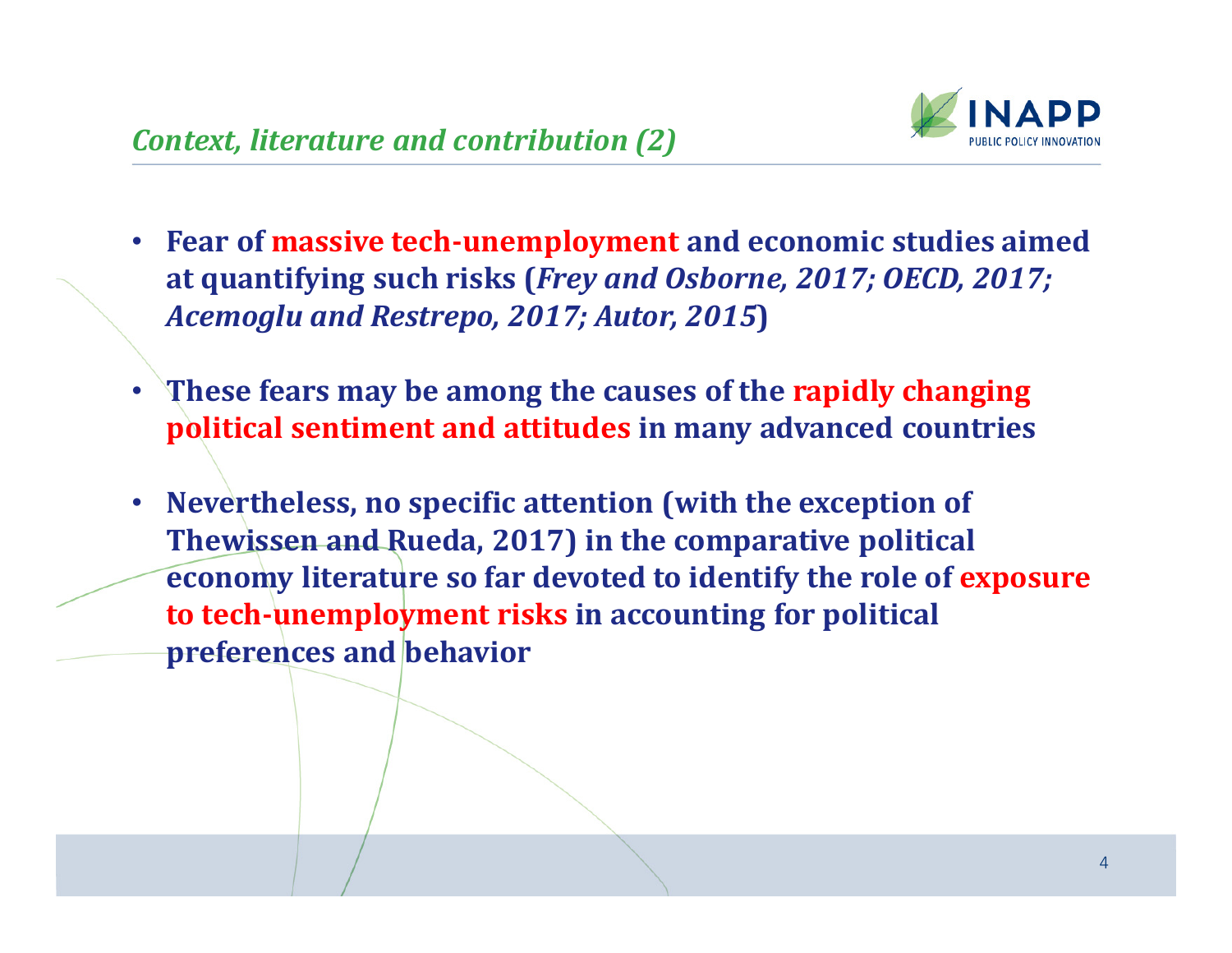

- **This paper links together: a) economics approach to the technology-employment relationship (relying on the conceptual and empirical framework proposed by** *Autor et al. 2003***) with b) comparative political economy approaches investigating the relationship between labor market insecurity and socio-political preferences (***Rueda 2007; Emmenegger et al. 2012; Häusermann, Kurer and Schwander 2015, 2016***)**
- • **The focus is on Italy (relevant test bed due to recent and intense policy debate around UBI/GMI proposals) and takes advantage of a unique dataset merging information on: a) socio-political preferences from the 8th ESS round; b) routine task measures at the occupation-level drawn from the INAPP ICP (i.e. the 'Italian O\*Net')**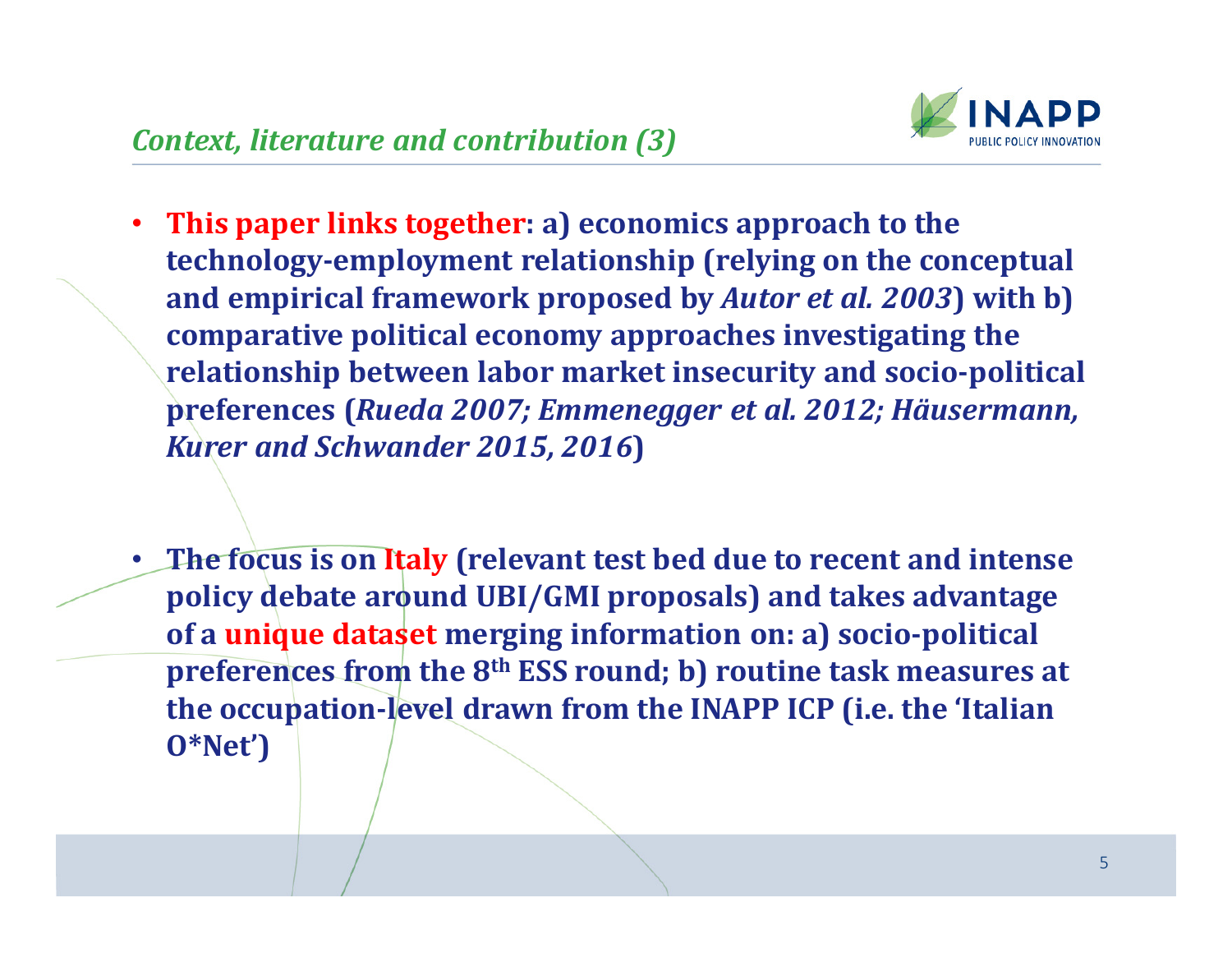

- $\checkmark$  **RQ** Is there a relationship between the exposition to tech-<br>  $\checkmark$ **unemployment risks and policy preferences with respect to redistributive policies?**
- $\checkmark$  **RQ 1a – Does higher exposition to the risk of technological unemployment affect Italian workers' preferences for Universal Basic Income (UBI) schemes?**
- **RQ 1b – Does higher exposition to the risk of technological unemployment affect Italian workers' preferences for Generalized Minimum Income (GMI) schemes?**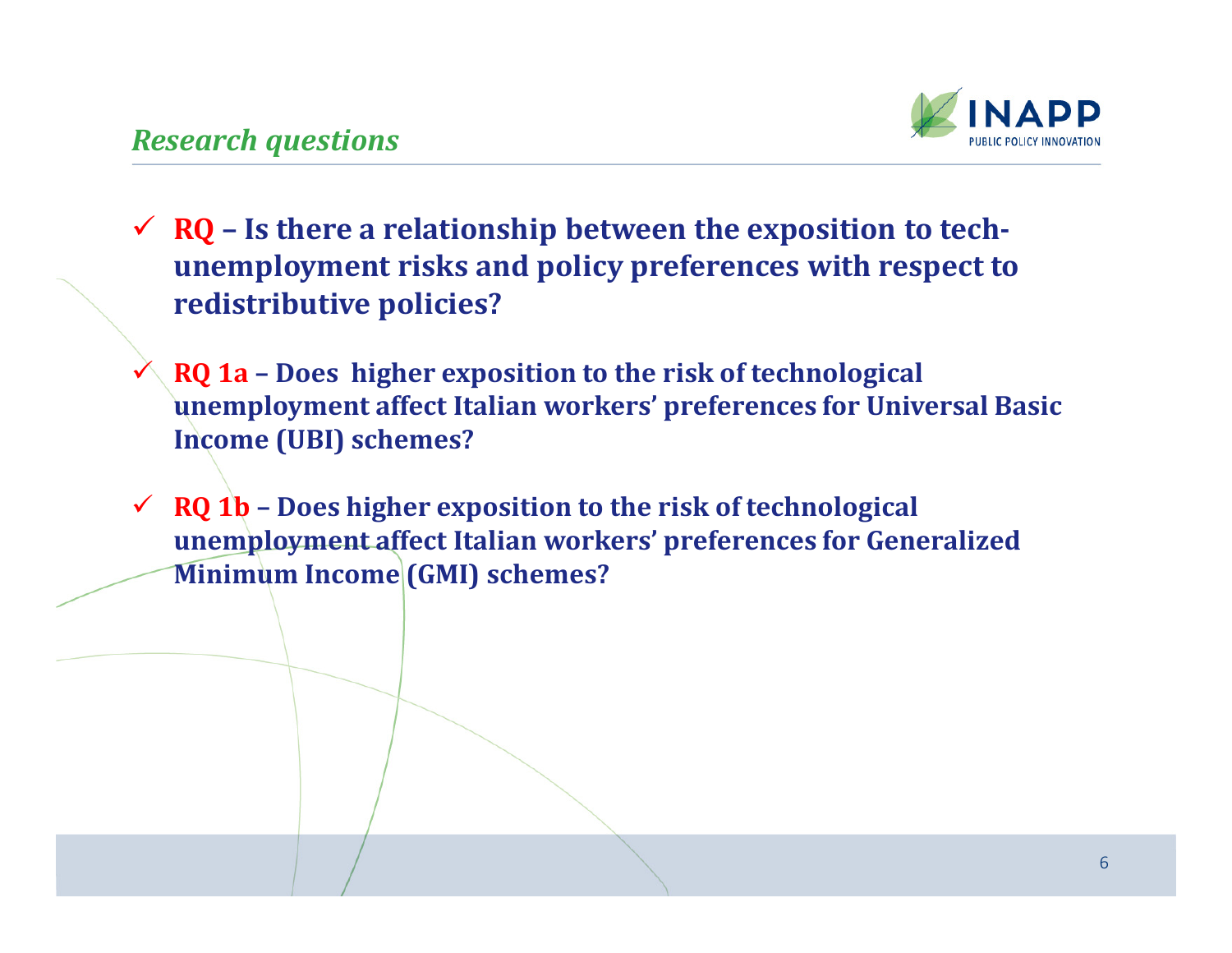

- • **The adopted dataset merges information on: a) socio-political** preferences from the 8<sup>th</sup> round of the Italian ESS (*representative sample* of 2026 individuals surveyed in 2017) b) task routinarity (Routine Task Index from Autor et al 2003) drawn from the INAPP ICP c) labor market **variables at the occupation-level from the Italian LFS**
- • **Technological risk exposure: Routine Task Index (capturing the relative routinarity of tasks at the 5-digit occupation level); Perceived risk of** tech unemployment (ESS question - 'Out of 100 persons doing the same job as yours, how many do you think will lose their job in the next 10 **years because replaced by machines?')**
- **Preference for redistribution: Support for UBI (ESS question – Agree or** disagree on a 5 point scale, recoded as binary); Support for GMI (As for **UBI)**
- • **Controls (ESS variables): Socio-demographic characteristics; Labor market characteristics; Income-related variables; Social class; Generic preference for redistribution; Politics-related variables; Regional controls**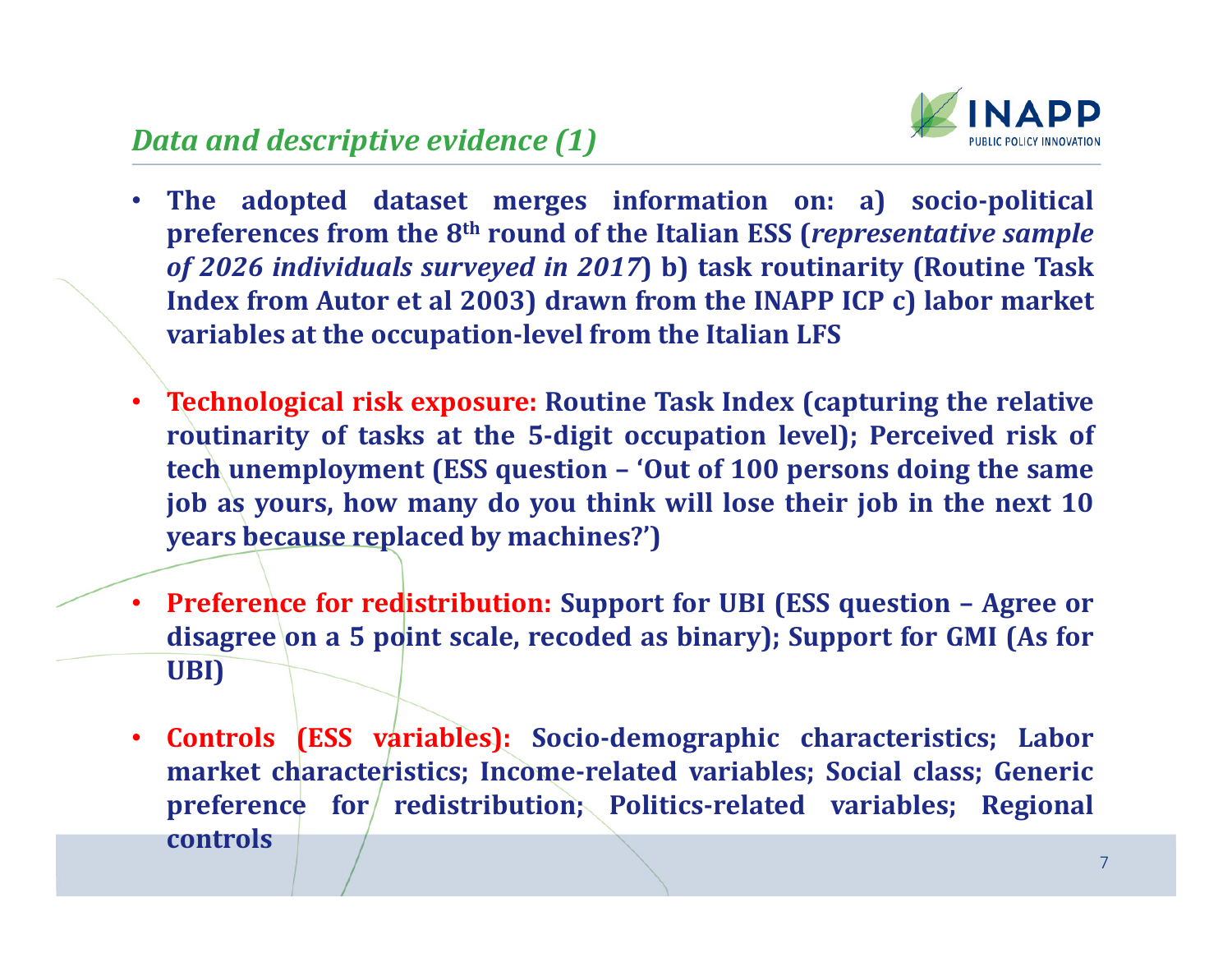### *Data and descriptive evidence (2)*



#### **Employment dynamics vs degree of task routinarity (RTI (2012) quintiles, % 2011-2016)**

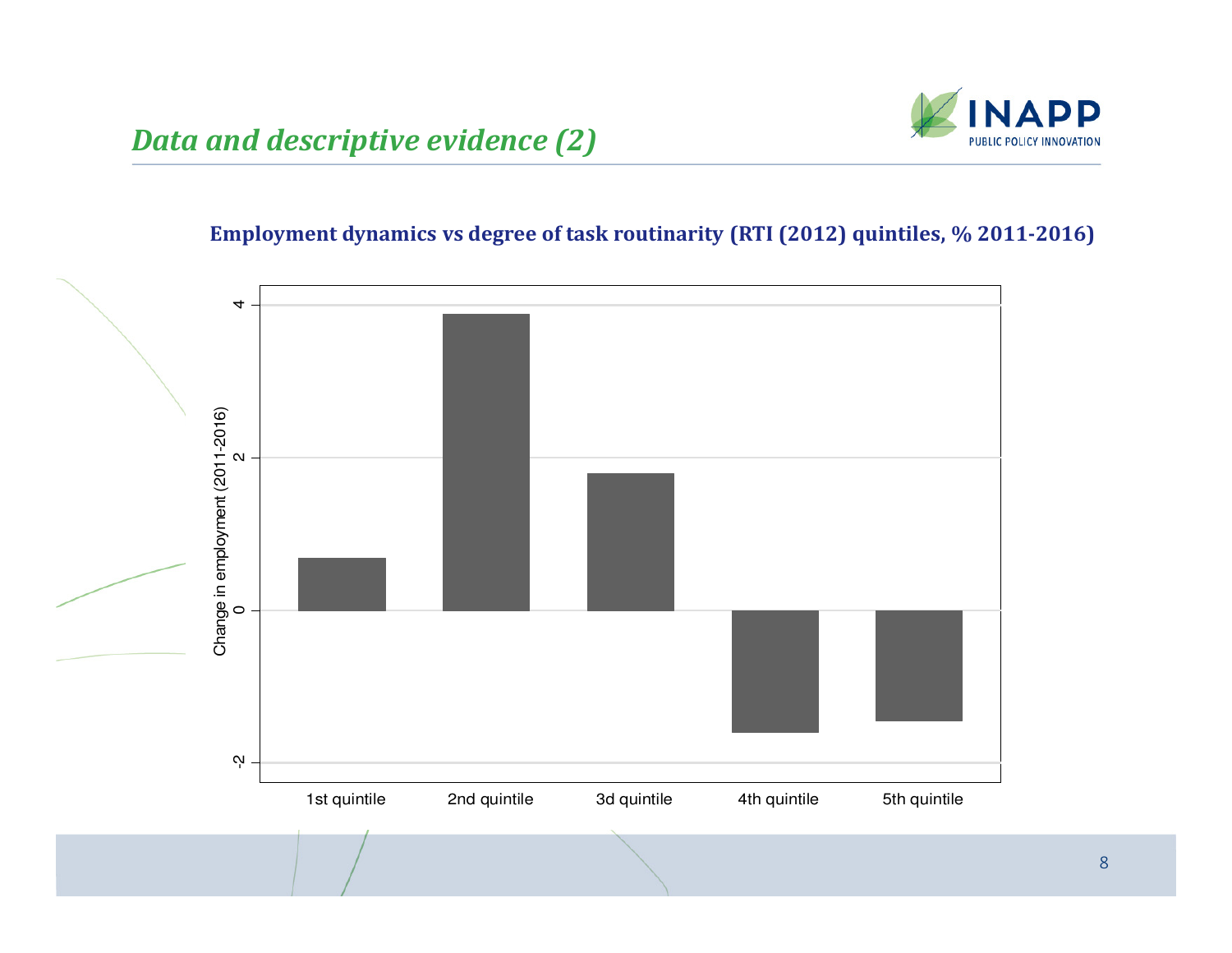## *Data and descriptive evidence (3)*





#### **Support for basic income and minimum income vs degree of task routinarity (RTI quintiles)**

9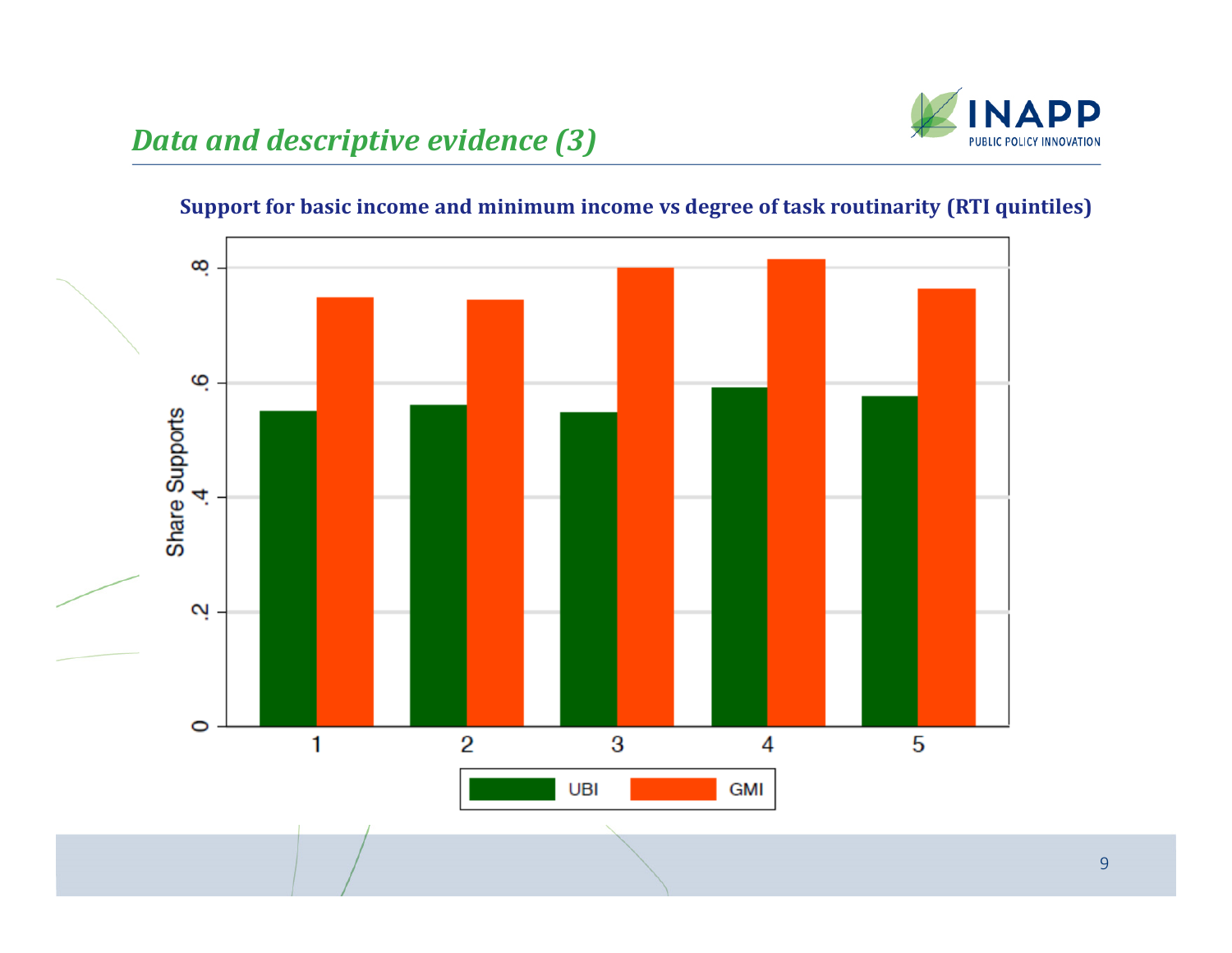

## *Econometric strategy and results (1)*

#### **Support for basic income vs RTI and controls**

|                                         | <b>Supports UBI</b> | <b>Supports UBI</b> | <b>Supports UBI</b> | <b>Supports UBI</b> | <b>Supports UBI</b> |
|-----------------------------------------|---------------------|---------------------|---------------------|---------------------|---------------------|
| <b>High-RTI</b>                         | 0.049               |                     | $0.122***$          | $-0.036$            | $-0.028$            |
|                                         | [0.043]             |                     | [0.058]             | [0.081]             | [0.091]             |
| dummy_perceived risk<br>techunempl >15% |                     | 0.012               | $-0.003$            |                     |                     |
|                                         |                     | [0.057]             | [0.057]             |                     |                     |
| dummy_perceived=1                       |                     |                     |                     | $-0.154*$           | $-0.158*$           |
|                                         |                     |                     |                     | [0.080]             | [0.081]             |
| dummy_perceived=0<br># highRTI=1        |                     |                     |                     | ref                 | ref                 |
| dummy_perceived=1<br># highRTI=1        |                     |                     |                     | $0.287***$          | $0.297***$          |
|                                         |                     |                     |                     | [0.104]             | [0.106]             |
|                                         |                     |                     |                     |                     |                     |
| <b>Observations</b>                     | 748                 | 346                 | 341                 | 341                 | 340                 |
| R <sub>2</sub>                          | 0.053               | 0.116               | 0.132               | 0.151               | 0.152               |

• Positive correlation with est. individual risk of being unemployed, part-time

•Negative correlation with 'female' dummy, vars. capturing regional unemployment (puzzling)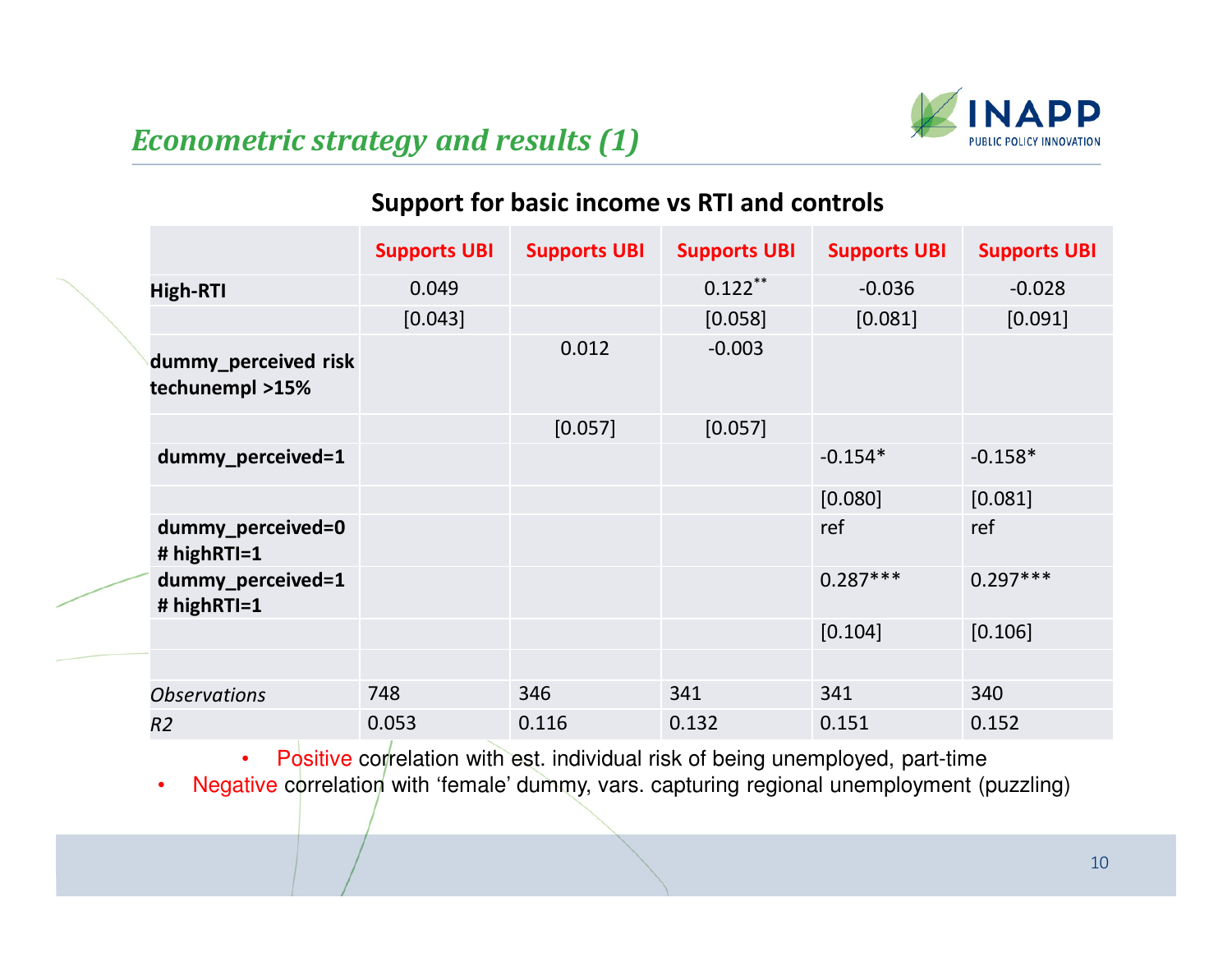

### *Econometric strategy and results (2)*

#### **Support for minimum income vs RTI and controls**

|  |                                         | <b>Supports GMI</b> | <b>Supports GMI</b> | <b>Supports GMI</b> | <b>Supports GMI</b> | <b>Supports GMI</b> |
|--|-----------------------------------------|---------------------|---------------------|---------------------|---------------------|---------------------|
|  | <b>High-RTI</b>                         | $0.091***$          |                     | $0.152***$          | $0.114*$            | 0.080               |
|  |                                         | [0.036]             |                     | [0.050]             | [0.065]             | [0.080]             |
|  | dummy_perceived risk<br>techunempl >15% |                     | $-0.033$            | $-0.043$            |                     |                     |
|  |                                         |                     | [0.047]             | [0.047]             |                     |                     |
|  | dummy_perceived=1                       |                     |                     |                     | $-0.079$            | $-0.082$            |
|  |                                         |                     |                     |                     | [0.070]             | [0.071]             |
|  | dummy_perceived=0<br># highRTI=1        |                     |                     |                     | ref                 | ref                 |
|  | dummy_perceived=<br>$1$ # highRTI=1     |                     |                     |                     | 0.068               | 0.066               |
|  |                                         |                     |                     |                     | [0.090]             | [0.091]             |
|  |                                         |                     |                     |                     |                     |                     |
|  | <b>Observations</b>                     | 735                 | 341                 | 337                 | 337                 | 336                 |
|  | R <sub>2</sub>                          | 0.105               | 0.133               | 0.156               | 0.158               | 0.163               |

Positive correlation with high income, education, left, higher variation unemployment rate 2006-16; (strong) •with income support to migrants working since at least one year

Negative correlation with union membership, children at home, overestimation of actual unemployment •rate, regional trade openness, regional trade opennessXregional unemployment rate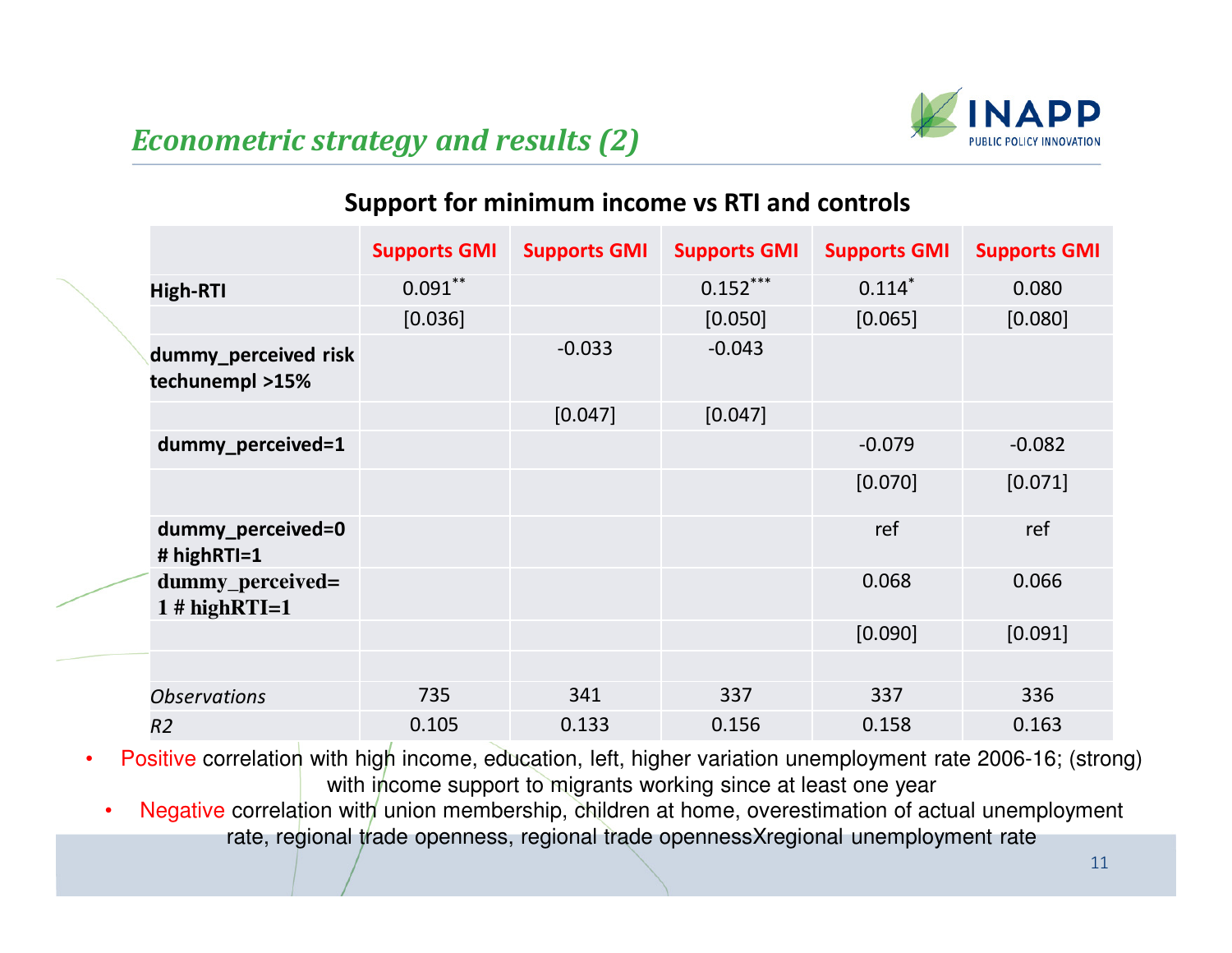

### *Econometric strategy and results (3)*

### **Support for minimum income ONLY vs RTI and controls**

|                                      | <b>GMI only</b> |
|--------------------------------------|-----------------|
| <b>High-RTI</b>                      | $0.196***$      |
|                                      | [0.096]         |
| dummy_perceived risk techunempl >15% | $0.129**$       |
|                                      | [0.057]         |
| dummy_perceived=0 # highRTI=1        | ref             |
| dummy_perceived=1 # highRTI=1        | $-0.237**$      |
|                                      | [0.060]         |
|                                      |                 |
| <b>Observations</b>                  | 363             |
| R <sub>2</sub>                       | 0.140           |
|                                      |                 |
|                                      | 12              |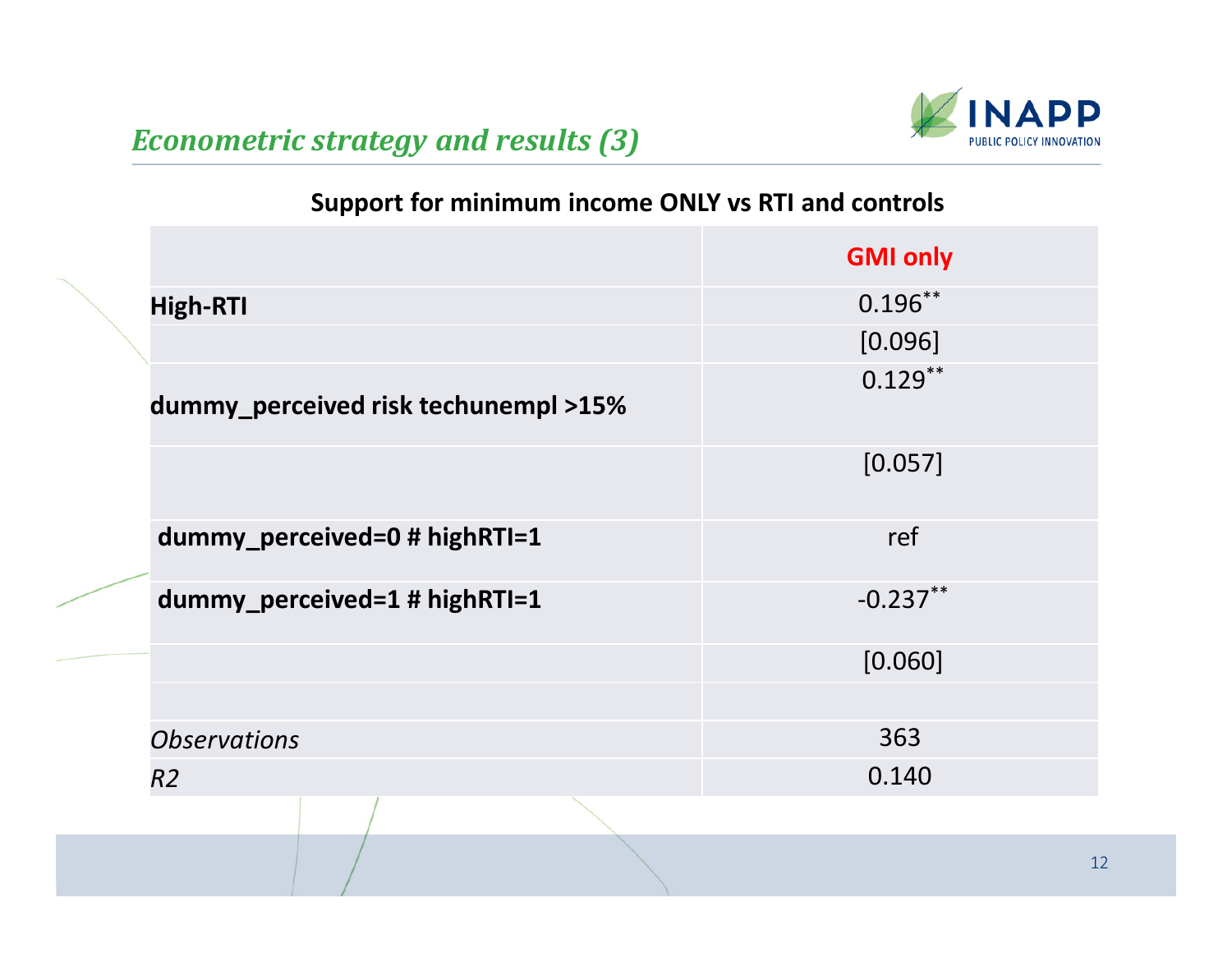

#### •**Key results:**

- **The Italian case displays high levels of support for both UBI and GMI, but with the highest support for GMI, thus for a meanstested, conditional measure (distributive deservingness)**
- **For those more objectively exposed to risk of tech unempl, subjective risk perception increases support for UBI**
- **Strong impact of both RTI and high perception of subjective risk on GMI only, but negative interaction**
- $\sqrt{2}$  **Support for UBI across political spectrum; support for GMI correlates with left; inclusion of migrants if they work; education; support for GMI reduced by union membership**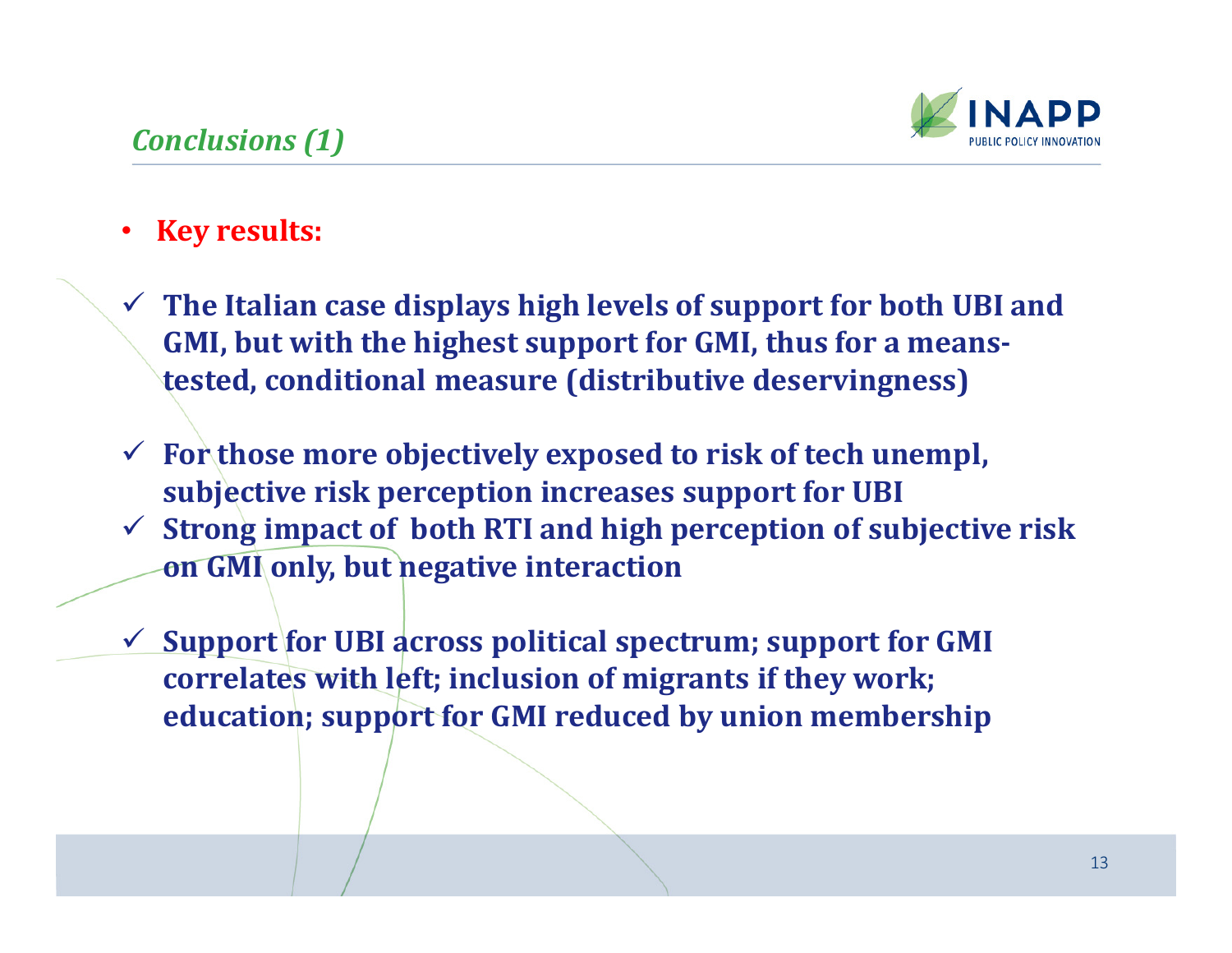

- •**Take home message and final remarks:**
- **The risk of technological unemployment is confirmed as an urgent issue not only per se but also due to its impact on sociopolitical preferences. Well-tailored redistributive policies might thus contribute to reduce fears and reconcile objective and perceived social conditions**
- **Additional research (both quantitative and qualitative) is needed to corroborate and qualify the reported evidence**